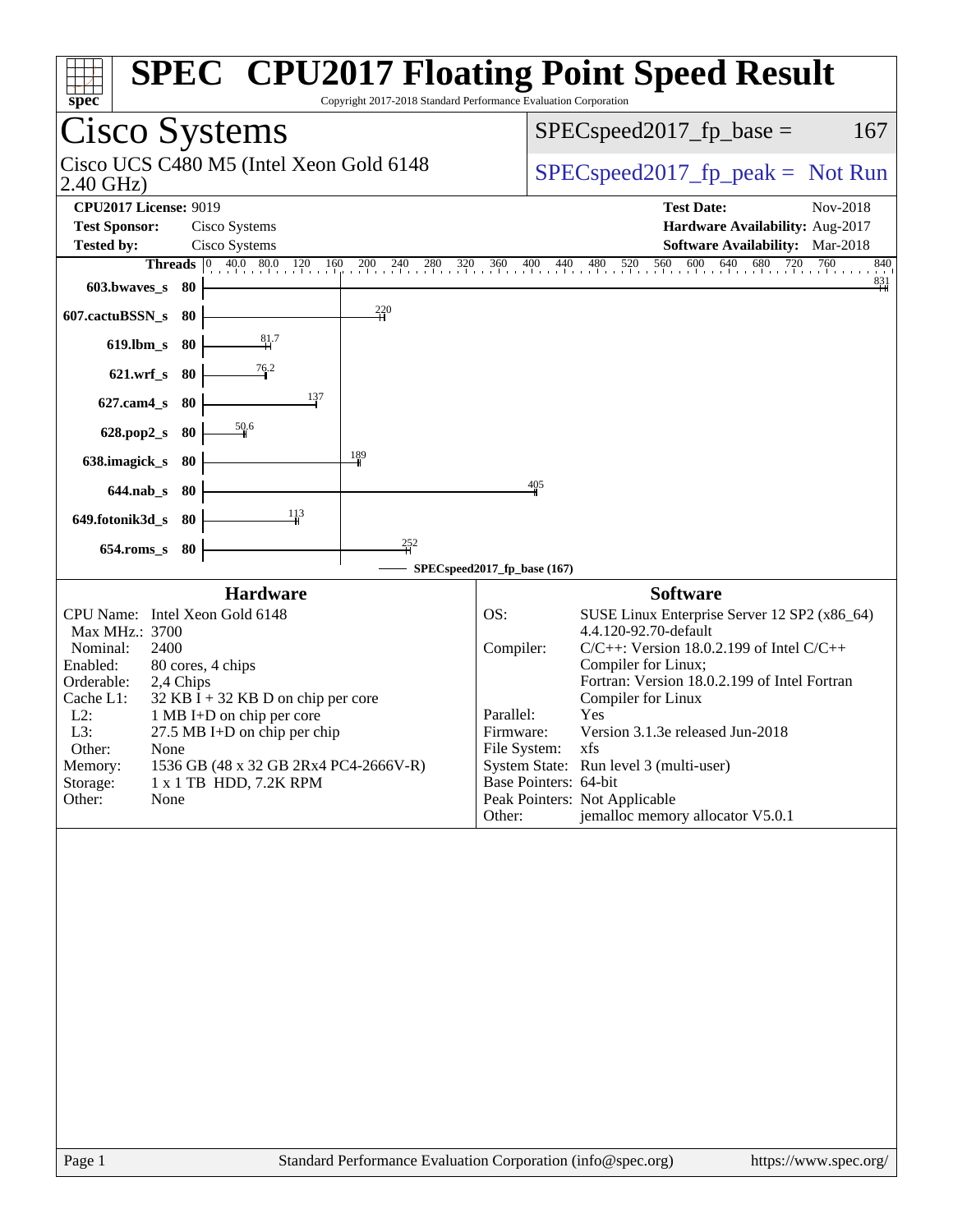

Copyright 2017-2018 Standard Performance Evaluation Corporation

## Cisco Systems

2.40 GHz) Cisco UCS C480 M5 (Intel Xeon Gold 6148  $\vert$  [SPECspeed2017\\_fp\\_peak =](http://www.spec.org/auto/cpu2017/Docs/result-fields.html#SPECspeed2017fppeak) Not Run

 $SPEC speed2017_fp\_base = 167$ 

**[CPU2017 License:](http://www.spec.org/auto/cpu2017/Docs/result-fields.html#CPU2017License)** 9019 **[Test Date:](http://www.spec.org/auto/cpu2017/Docs/result-fields.html#TestDate)** Nov-2018 **[Test Sponsor:](http://www.spec.org/auto/cpu2017/Docs/result-fields.html#TestSponsor)** Cisco Systems **[Hardware Availability:](http://www.spec.org/auto/cpu2017/Docs/result-fields.html#HardwareAvailability)** Aug-2017 **[Tested by:](http://www.spec.org/auto/cpu2017/Docs/result-fields.html#Testedby)** Cisco Systems **[Software Availability:](http://www.spec.org/auto/cpu2017/Docs/result-fields.html#SoftwareAvailability)** Mar-2018

#### **[Results Table](http://www.spec.org/auto/cpu2017/Docs/result-fields.html#ResultsTable)**

|                                   | <b>Base</b>    |                |            |                | <b>Peak</b> |                |            |                |                |              |                |              |                |              |
|-----------------------------------|----------------|----------------|------------|----------------|-------------|----------------|------------|----------------|----------------|--------------|----------------|--------------|----------------|--------------|
| <b>Benchmark</b>                  | <b>Threads</b> | <b>Seconds</b> | Ratio      | <b>Seconds</b> | Ratio       | <b>Seconds</b> | Ratio      | <b>Threads</b> | <b>Seconds</b> | <b>Ratio</b> | <b>Seconds</b> | <b>Ratio</b> | <b>Seconds</b> | <b>Ratio</b> |
| $603.bwaves$ s                    | 80             | 71.0           | 831        | 70.8           | 834         | 71.6           | 824        |                |                |              |                |              |                |              |
| 607.cactuBSSN s                   | 80             | 77.4           | 216        | 75.4           | 221         | 75.8           | 220        |                |                |              |                |              |                |              |
| $619.$ lbm_s                      | 80             | 68.5           | 76.5       | 64.1           | 81.7        | 64.1           | 81.8       |                |                |              |                |              |                |              |
| $621.wrf$ s                       | 80             | 175            | 75.4       | 172            | 76.7        | 174            | 76.2       |                |                |              |                |              |                |              |
| $627$ .cam $4 \text{ s}$          | 80             | 64.8           | 137        | 64.6           | <u>137</u>  | 64.1           | 138        |                |                |              |                |              |                |              |
| $628.pop2_s$                      | 80             | 228            | 52.0       | 235            | 50.6        | 244            | 48.7       |                |                |              |                |              |                |              |
| 638.imagick_s                     | 80             | 76.5           | 189        | 76.3           | 189         | 75.3           | 192        |                |                |              |                |              |                |              |
| $644$ .nab s                      | 80             | 43.1           | <u>405</u> | 43.0           | 406         | 43.3           | 403        |                |                |              |                |              |                |              |
| 649.fotonik3d s                   | 80             | 78.5           | 116        | 81.2           | 112         | 80.3           | <u>113</u> |                |                |              |                |              |                |              |
| $654$ .roms s                     | 80             | 63.7           | 247        | 62.5           | 252         | 62.3           | 253        |                |                |              |                |              |                |              |
| $SPEC speed2017$ fp base =<br>167 |                |                |            |                |             |                |            |                |                |              |                |              |                |              |
| $SPECspeed2017_fp\_peak =$        |                |                |            | <b>Not Run</b> |             |                |            |                |                |              |                |              |                |              |

Results appear in the [order in which they were run.](http://www.spec.org/auto/cpu2017/Docs/result-fields.html#RunOrder) Bold underlined text [indicates a median measurement](http://www.spec.org/auto/cpu2017/Docs/result-fields.html#Median).

#### **[Operating System Notes](http://www.spec.org/auto/cpu2017/Docs/result-fields.html#OperatingSystemNotes)**

Stack size set to unlimited using "ulimit -s unlimited"

#### **[General Notes](http://www.spec.org/auto/cpu2017/Docs/result-fields.html#GeneralNotes)**

Environment variables set by runcpu before the start of the run: KMP\_AFFINITY = "granularity=fine,compact" LD\_LIBRARY\_PATH = "/home/cpu2017/lib/ia32:/home/cpu2017/lib/intel64" OMP\_STACKSIZE = "192M"

 Binaries compiled on a system with 1x Intel Core i7-6700K CPU + 32GB RAM memory using Redhat Enterprise Linux 7.5 Transparent Huge Pages enabled by default Prior to runcpu invocation Filesystem page cache synced and cleared with: sync; echo 3> /proc/sys/vm/drop\_caches Yes: The test sponsor attests, as of date of publication, that CVE-2017-5754 (Meltdown) is mitigated in the system as tested and documented. Yes: The test sponsor attests, as of date of publication, that CVE-2017-5753 (Spectre variant 1) is mitigated in the system as tested and documented. Yes: The test sponsor attests, as of date of publication, that CVE-2017-5715 (Spectre variant 2) is mitigated in the system as tested and documented. jemalloc, a general purpose malloc implementation built with the RedHat Enterprise 7.5, and the system compiler gcc 4.8.5 sources available from jemalloc.net or<https://github.com/jemalloc/jemalloc/releases>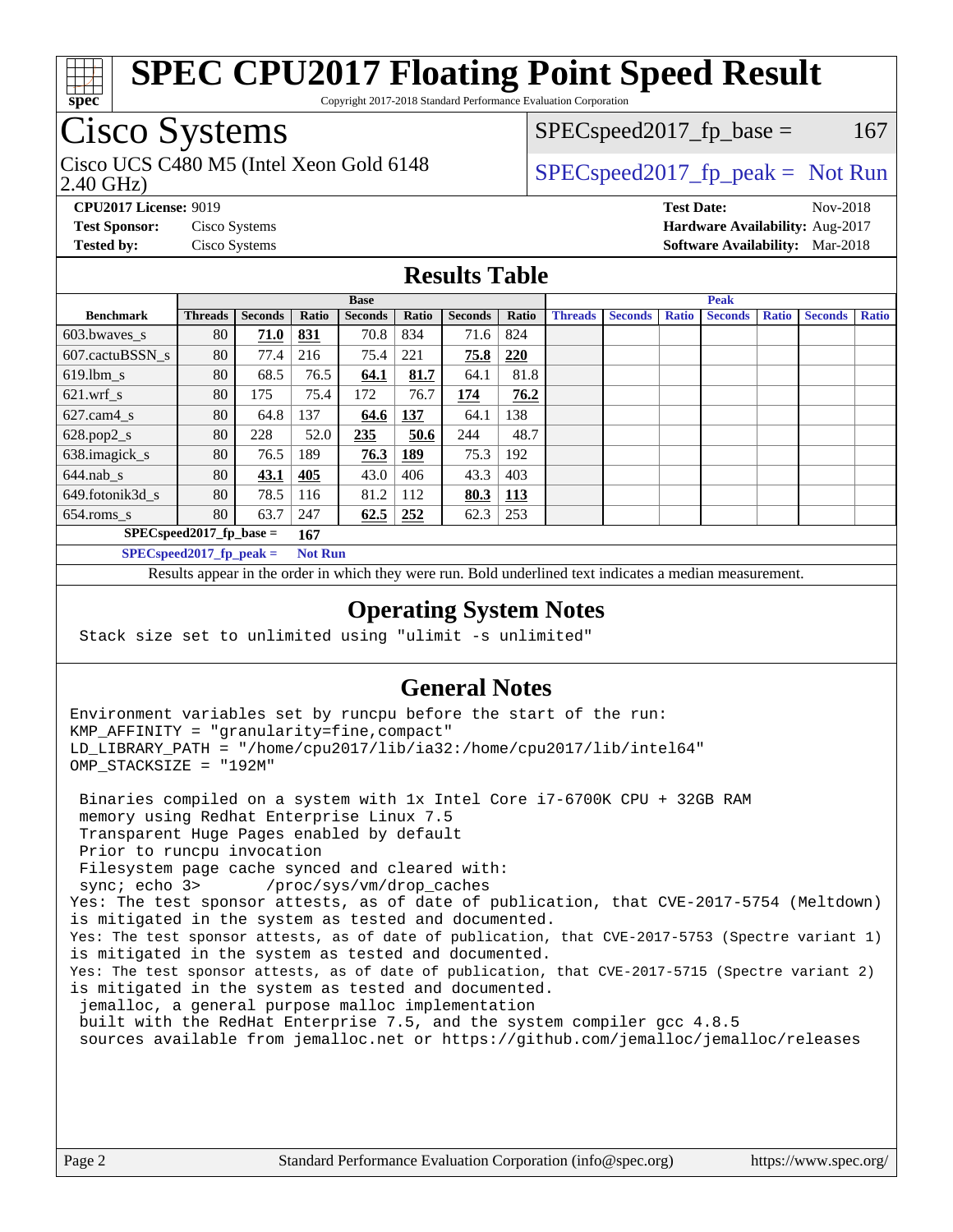

Copyright 2017-2018 Standard Performance Evaluation Corporation

### Cisco Systems

Cisco UCS C480 M5 (Intel Xeon Gold 6148<br>2.40 GHz)

 $SPEC speed2017<sub>fp</sub> base =  $167$$ 

 $SPEC speed2017_fp\_peak = Not Run$ 

**[CPU2017 License:](http://www.spec.org/auto/cpu2017/Docs/result-fields.html#CPU2017License)** 9019 **[Test Date:](http://www.spec.org/auto/cpu2017/Docs/result-fields.html#TestDate)** Nov-2018 **[Test Sponsor:](http://www.spec.org/auto/cpu2017/Docs/result-fields.html#TestSponsor)** Cisco Systems **[Hardware Availability:](http://www.spec.org/auto/cpu2017/Docs/result-fields.html#HardwareAvailability)** Aug-2017 **[Tested by:](http://www.spec.org/auto/cpu2017/Docs/result-fields.html#Testedby)** Cisco Systems **[Software Availability:](http://www.spec.org/auto/cpu2017/Docs/result-fields.html#SoftwareAvailability)** Mar-2018

#### **[Platform Notes](http://www.spec.org/auto/cpu2017/Docs/result-fields.html#PlatformNotes)**

Page 3 Standard Performance Evaluation Corporation [\(info@spec.org\)](mailto:info@spec.org) <https://www.spec.org/> BIOS Settings: Intel HyperThreading Technology set to Disabled CPU performance set to Enterprise Power Performance Tuning set to OS Controls SNC set to Disabled Patrol Scrub set to Disabled Sysinfo program /home/cpu2017/bin/sysinfo Rev: r5797 of 2017-06-14 96c45e4568ad54c135fd618bcc091c0f running on linux-9r4j Wed Nov 21 16:28:32 2018 SUT (System Under Test) info as seen by some common utilities. For more information on this section, see <https://www.spec.org/cpu2017/Docs/config.html#sysinfo> From /proc/cpuinfo model name : Intel(R) Xeon(R) Gold 6148 CPU @ 2.40GHz 4 "physical id"s (chips) 80 "processors" cores, siblings (Caution: counting these is hw and system dependent. The following excerpts from /proc/cpuinfo might not be reliable. Use with caution.) cpu cores : 20 siblings : 20 physical 0: cores 0 1 2 3 4 8 9 10 11 12 16 17 18 19 20 24 25 26 27 28 physical 1: cores 0 1 2 3 4 8 9 10 11 12 16 17 18 19 20 24 25 26 27 28 physical 2: cores 0 1 2 3 4 8 9 10 11 12 16 17 18 19 20 24 25 26 27 28 physical 3: cores 0 1 2 3 4 8 9 10 11 12 16 17 18 19 20 24 25 26 27 28 From lscpu: Architecture: x86\_64 CPU op-mode(s): 32-bit, 64-bit Byte Order: Little Endian  $CPU(s):$  80 On-line CPU(s) list: 0-79 Thread(s) per core: 1 Core(s) per socket: 20 Socket(s): 4 NUMA node(s): 4 Vendor ID: GenuineIntel CPU family: 6 Model: 85 Model name: Intel(R) Xeon(R) Gold 6148 CPU @ 2.40GHz Stepping: 4 CPU MHz: 2022.601<br>CPU max MHz: 3700.0000  $CPU$  max  $MHz:$  CPU min MHz: 1000.0000 BogoMIPS: 4794.84 Virtualization: VT-x **(Continued on next page)**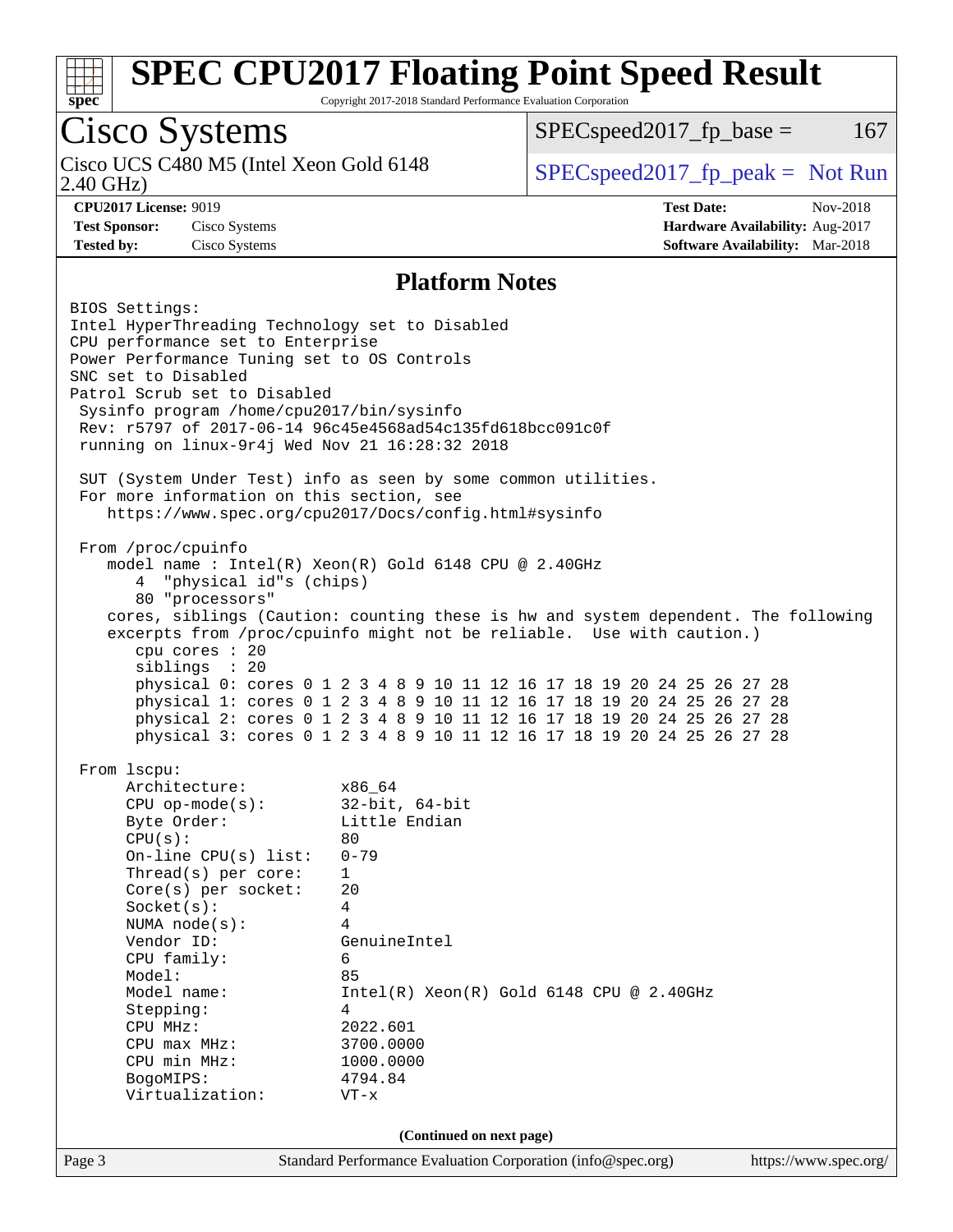

Copyright 2017-2018 Standard Performance Evaluation Corporation

Cisco Systems Cisco UCS C480 M5 (Intel Xeon Gold 6148  $\vert$  [SPECspeed2017\\_fp\\_peak =](http://www.spec.org/auto/cpu2017/Docs/result-fields.html#SPECspeed2017fppeak) Not Run

 $SPEC speed2017<sub>fp</sub> base =  $167$$ 

2.40 GHz)

**[CPU2017 License:](http://www.spec.org/auto/cpu2017/Docs/result-fields.html#CPU2017License)** 9019 **[Test Date:](http://www.spec.org/auto/cpu2017/Docs/result-fields.html#TestDate)** Nov-2018 **[Test Sponsor:](http://www.spec.org/auto/cpu2017/Docs/result-fields.html#TestSponsor)** Cisco Systems **[Hardware Availability:](http://www.spec.org/auto/cpu2017/Docs/result-fields.html#HardwareAvailability)** Aug-2017 **[Tested by:](http://www.spec.org/auto/cpu2017/Docs/result-fields.html#Testedby)** Cisco Systems **[Software Availability:](http://www.spec.org/auto/cpu2017/Docs/result-fields.html#SoftwareAvailability)** Mar-2018

#### **[Platform Notes \(Continued\)](http://www.spec.org/auto/cpu2017/Docs/result-fields.html#PlatformNotes)**

| $L1d$ cache:            | 32K                      |
|-------------------------|--------------------------|
| $L1i$ cache:            | 32K                      |
| $L2$ cache:             | 1024K                    |
| $L3$ cache:             | 28160K                   |
| NUMA $node0$ $CPU(s)$ : | $0 - 19$                 |
| NUMA nodel CPU(s):      | $20 - 39$                |
| NUMA $node2$ $CPU(s)$ : | $40 - 59$                |
| NUMA node3 CPU(s):      | $60 - 79$                |
|                         | $\overline{\phantom{0}}$ |

Flags: fpu vme de pse tsc msr pae mce cx8 apic sep mtrr pge mca cmov pat pse36 clflush dts acpi mmx fxsr sse sse2 ss ht tm pbe syscall nx pdpe1gb rdtscp lm constant\_tsc art arch\_perfmon pebs bts rep\_good nopl xtopology nonstop\_tsc aperfmperf eagerfpu pni pclmulqdq dtes64 monitor ds\_cpl vmx smx est tm2 ssse3 sdbg fma cx16 xtpr pdcm pcid dca sse4\_1 sse4\_2 x2apic movbe popcnt tsc\_deadline\_timer aes xsave avx f16c rdrand lahf\_lm abm 3dnowprefetch ida arat epb invpcid\_single pln pts dtherm hwp hwp\_act\_window hwp\_epp hwp\_pkg\_req intel\_pt rsb\_ctxsw spec\_ctrl stibp retpoline kaiser tpr\_shadow vnmi flexpriority ept vpid fsgsbase tsc\_adjust bmi1 hle avx2 smep bmi2 erms invpcid rtm cqm mpx avx512f avx512dq rdseed adx smap clflushopt clwb avx512cd avx512bw avx512vl xsaveopt xsavec xgetbv1 cqm\_llc cqm\_occup\_llc

 /proc/cpuinfo cache data cache size : 28160 KB

 From numactl --hardware WARNING: a numactl 'node' might or might not correspond to a physical chip. available: 4 nodes (0-3) node 0 cpus: 0 1 2 3 4 5 6 7 8 9 10 11 12 13 14 15 16 17 18 19 node 0 size: 385622 MB node 0 free: 378213 MB node 1 cpus: 20 21 22 23 24 25 26 27 28 29 30 31 32 33 34 35 36 37 38 39 node 1 size: 387057 MB node 1 free: 382519 MB node 2 cpus: 40 41 42 43 44 45 46 47 48 49 50 51 52 53 54 55 56 57 58 59 node 2 size: 387057 MB node 2 free: 381321 MB node 3 cpus: 60 61 62 63 64 65 66 67 68 69 70 71 72 73 74 75 76 77 78 79 node 3 size: 387054 MB node 3 free: 382060 MB node distances: node 0 1 2 3<br>0: 10 21 21 21 0: 10 21 21 21 1: 21 10 21 21 2: 21 21 10 21 3: 21 21 21 10 From /proc/meminfo MemTotal: 1583914448 kB

HugePages\_Total: 0

**(Continued on next page)**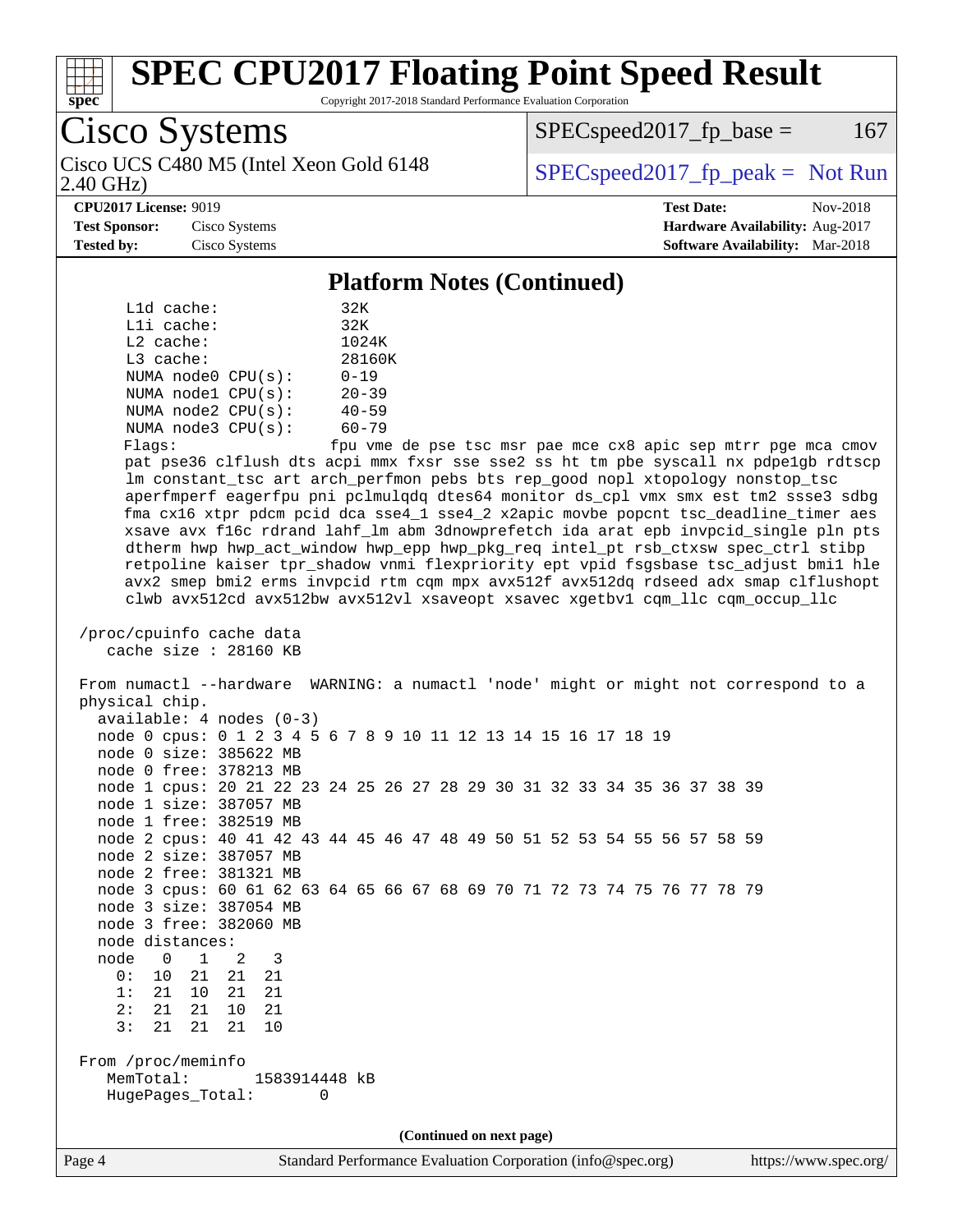

Copyright 2017-2018 Standard Performance Evaluation Corporation

Cisco Systems 2.40 GHz) Cisco UCS C480 M5 (Intel Xeon Gold 6148  $\vert$  [SPECspeed2017\\_fp\\_peak =](http://www.spec.org/auto/cpu2017/Docs/result-fields.html#SPECspeed2017fppeak) Not Run  $SPEC speed2017<sub>fp</sub> base =  $167$$ **[CPU2017 License:](http://www.spec.org/auto/cpu2017/Docs/result-fields.html#CPU2017License)** 9019 **[Test Date:](http://www.spec.org/auto/cpu2017/Docs/result-fields.html#TestDate)** Nov-2018 **[Test Sponsor:](http://www.spec.org/auto/cpu2017/Docs/result-fields.html#TestSponsor)** Cisco Systems **[Hardware Availability:](http://www.spec.org/auto/cpu2017/Docs/result-fields.html#HardwareAvailability)** Aug-2017 **[Tested by:](http://www.spec.org/auto/cpu2017/Docs/result-fields.html#Testedby)** Cisco Systems **[Software Availability:](http://www.spec.org/auto/cpu2017/Docs/result-fields.html#SoftwareAvailability)** Mar-2018 **[Platform Notes \(Continued\)](http://www.spec.org/auto/cpu2017/Docs/result-fields.html#PlatformNotes)** Hugepagesize: 2048 kB From /etc/\*release\* /etc/\*version\* SuSE-release: SUSE Linux Enterprise Server 12 (x86\_64) VERSION = 12 PATCHLEVEL = 2 # This file is deprecated and will be removed in a future service pack or release. # Please check /etc/os-release for details about this release. os-release: NAME="SLES" VERSION="12-SP2" VERSION\_ID="12.2" PRETTY\_NAME="SUSE Linux Enterprise Server 12 SP2" ID="sles" ANSI\_COLOR="0;32" CPE\_NAME="cpe:/o:suse:sles:12:sp2" uname -a: Linux linux-9r4j 4.4.120-92.70-default #1 SMP Wed Mar 14 15:59:43 UTC 2018 (52a83de) x86\_64 x86\_64 x86\_64 GNU/Linux run-level 3 Oct 12 20:10 SPEC is set to: /home/cpu2017 Filesystem Type Size Used Avail Use% Mounted on /dev/sda1 xfs 930G 246G 685G 27% / Additional information from dmidecode follows. WARNING: Use caution when you interpret this section. The 'dmidecode' program reads system data which is "intended to allow hardware to be accurately determined", but the intent may not be met, as there are frequent changes to hardware, firmware, and the "DMTF SMBIOS" standard. BIOS Cisco Systems, Inc. C480M5.3.1.3e.0.0613181101 06/13/2018 Memory: 48x 0xCE00 M393A4K40BB2-CTD 32 GB 2 rank 2666 (End of data from sysinfo program) **[Compiler Version Notes](http://www.spec.org/auto/cpu2017/Docs/result-fields.html#CompilerVersionNotes)** ============================================================================== CC 619.lbm\_s(base) 638.imagick\_s(base) 644.nab\_s(base) ----------------------------------------------------------------------------- icc (ICC) 18.0.2 20180210 Copyright (C) 1985-2018 Intel Corporation. All rights reserved. ------------------------------------------------------------------------------

**(Continued on next page)**

Page 5 Standard Performance Evaluation Corporation [\(info@spec.org\)](mailto:info@spec.org) <https://www.spec.org/>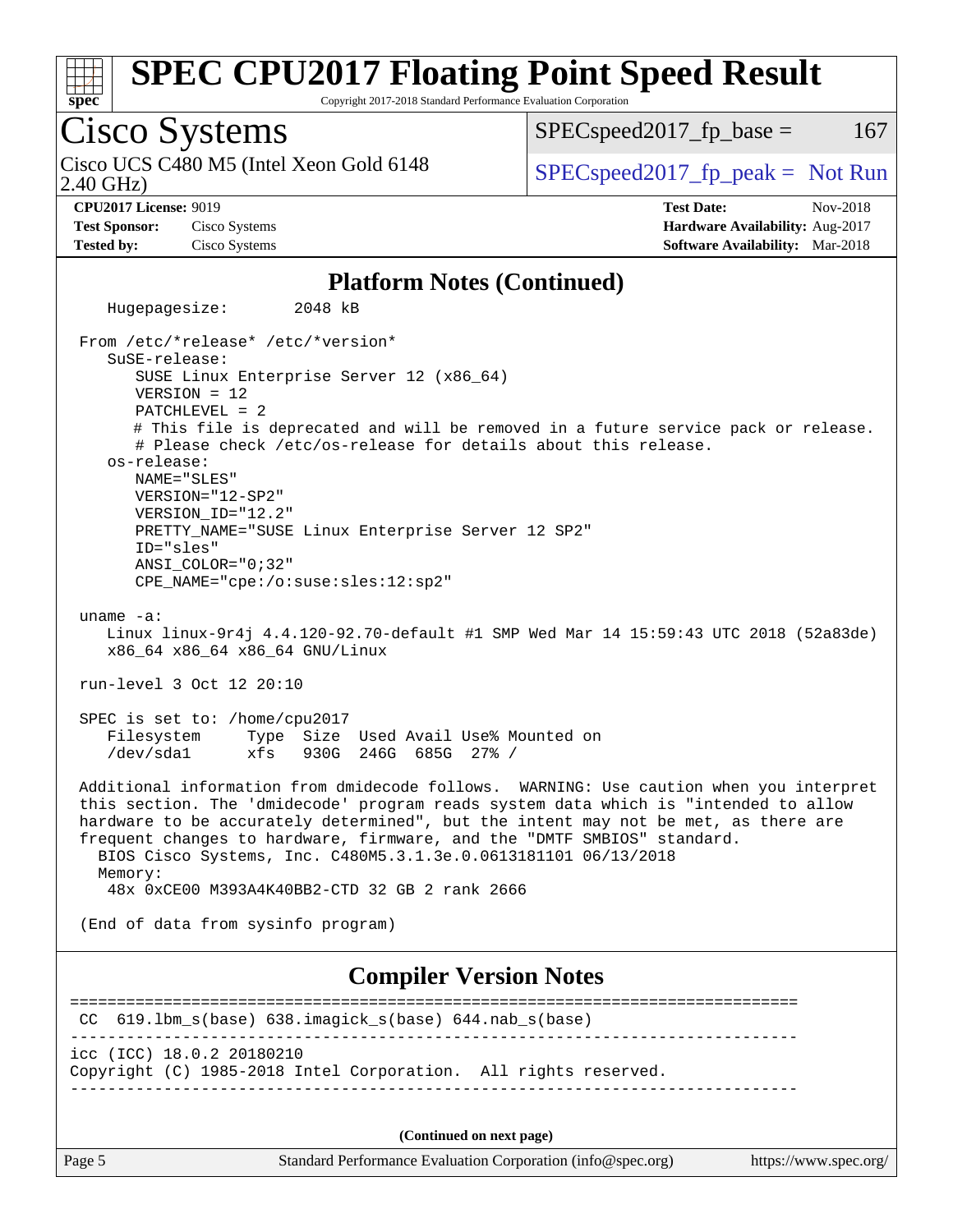

Copyright 2017-2018 Standard Performance Evaluation Corporation

## Cisco Systems

2.40 GHz) Cisco UCS C480 M5 (Intel Xeon Gold 6148  $\vert$  [SPECspeed2017\\_fp\\_peak =](http://www.spec.org/auto/cpu2017/Docs/result-fields.html#SPECspeed2017fppeak) Not Run

 $SPEC speed2017_fp\_base = 167$ 

**[CPU2017 License:](http://www.spec.org/auto/cpu2017/Docs/result-fields.html#CPU2017License)** 9019 **[Test Date:](http://www.spec.org/auto/cpu2017/Docs/result-fields.html#TestDate)** Nov-2018 **[Test Sponsor:](http://www.spec.org/auto/cpu2017/Docs/result-fields.html#TestSponsor)** Cisco Systems **[Hardware Availability:](http://www.spec.org/auto/cpu2017/Docs/result-fields.html#HardwareAvailability)** Aug-2017 **[Tested by:](http://www.spec.org/auto/cpu2017/Docs/result-fields.html#Testedby)** Cisco Systems **[Software Availability:](http://www.spec.org/auto/cpu2017/Docs/result-fields.html#SoftwareAvailability)** Mar-2018

#### **[Compiler Version Notes \(Continued\)](http://www.spec.org/auto/cpu2017/Docs/result-fields.html#CompilerVersionNotes)**

| FC 607.cactuBSSN s(base)                                                                                                      |  |  |  |  |  |  |  |
|-------------------------------------------------------------------------------------------------------------------------------|--|--|--|--|--|--|--|
| icpc (ICC) 18.0.2 20180210<br>Copyright (C) 1985-2018 Intel Corporation. All rights reserved.<br>icc (ICC) 18.0.2 20180210    |  |  |  |  |  |  |  |
| Copyright (C) 1985-2018 Intel Corporation. All rights reserved.<br>ifort (IFORT) 18.0.2 20180210                              |  |  |  |  |  |  |  |
| Copyright (C) 1985-2018 Intel Corporation. All rights reserved.                                                               |  |  |  |  |  |  |  |
|                                                                                                                               |  |  |  |  |  |  |  |
| FC 603.bwaves s(base) 649.fotonik3d s(base) 654.roms s(base)                                                                  |  |  |  |  |  |  |  |
| ifort (IFORT) 18.0.2 20180210<br>Copyright (C) 1985-2018 Intel Corporation. All rights reserved.                              |  |  |  |  |  |  |  |
| CC $621.wrf$ s(base) $627.cam4$ s(base) $628.pop2$ s(base)                                                                    |  |  |  |  |  |  |  |
| ifort (IFORT) 18.0.2 20180210<br>Copyright (C) 1985-2018 Intel Corporation. All rights reserved.<br>icc (ICC) 18.0.2 20180210 |  |  |  |  |  |  |  |
| Copyright (C) 1985-2018 Intel Corporation. All rights reserved.                                                               |  |  |  |  |  |  |  |

### **[Base Compiler Invocation](http://www.spec.org/auto/cpu2017/Docs/result-fields.html#BaseCompilerInvocation)**

[C benchmarks](http://www.spec.org/auto/cpu2017/Docs/result-fields.html#Cbenchmarks): [icc -m64 -std=c11](http://www.spec.org/cpu2017/results/res2018q4/cpu2017-20181127-09980.flags.html#user_CCbase_intel_icc_64bit_c11_33ee0cdaae7deeeab2a9725423ba97205ce30f63b9926c2519791662299b76a0318f32ddfffdc46587804de3178b4f9328c46fa7c2b0cd779d7a61945c91cd35)

[Fortran benchmarks](http://www.spec.org/auto/cpu2017/Docs/result-fields.html#Fortranbenchmarks): [ifort -m64](http://www.spec.org/cpu2017/results/res2018q4/cpu2017-20181127-09980.flags.html#user_FCbase_intel_ifort_64bit_24f2bb282fbaeffd6157abe4f878425411749daecae9a33200eee2bee2fe76f3b89351d69a8130dd5949958ce389cf37ff59a95e7a40d588e8d3a57e0c3fd751)

[Benchmarks using both Fortran and C](http://www.spec.org/auto/cpu2017/Docs/result-fields.html#BenchmarksusingbothFortranandC): [ifort -m64](http://www.spec.org/cpu2017/results/res2018q4/cpu2017-20181127-09980.flags.html#user_CC_FCbase_intel_ifort_64bit_24f2bb282fbaeffd6157abe4f878425411749daecae9a33200eee2bee2fe76f3b89351d69a8130dd5949958ce389cf37ff59a95e7a40d588e8d3a57e0c3fd751) [icc -m64 -std=c11](http://www.spec.org/cpu2017/results/res2018q4/cpu2017-20181127-09980.flags.html#user_CC_FCbase_intel_icc_64bit_c11_33ee0cdaae7deeeab2a9725423ba97205ce30f63b9926c2519791662299b76a0318f32ddfffdc46587804de3178b4f9328c46fa7c2b0cd779d7a61945c91cd35)

[Benchmarks using Fortran, C, and C++:](http://www.spec.org/auto/cpu2017/Docs/result-fields.html#BenchmarksusingFortranCandCXX) [icpc -m64](http://www.spec.org/cpu2017/results/res2018q4/cpu2017-20181127-09980.flags.html#user_CC_CXX_FCbase_intel_icpc_64bit_4ecb2543ae3f1412ef961e0650ca070fec7b7afdcd6ed48761b84423119d1bf6bdf5cad15b44d48e7256388bc77273b966e5eb805aefd121eb22e9299b2ec9d9) [icc -m64 -std=c11](http://www.spec.org/cpu2017/results/res2018q4/cpu2017-20181127-09980.flags.html#user_CC_CXX_FCbase_intel_icc_64bit_c11_33ee0cdaae7deeeab2a9725423ba97205ce30f63b9926c2519791662299b76a0318f32ddfffdc46587804de3178b4f9328c46fa7c2b0cd779d7a61945c91cd35) [ifort -m64](http://www.spec.org/cpu2017/results/res2018q4/cpu2017-20181127-09980.flags.html#user_CC_CXX_FCbase_intel_ifort_64bit_24f2bb282fbaeffd6157abe4f878425411749daecae9a33200eee2bee2fe76f3b89351d69a8130dd5949958ce389cf37ff59a95e7a40d588e8d3a57e0c3fd751)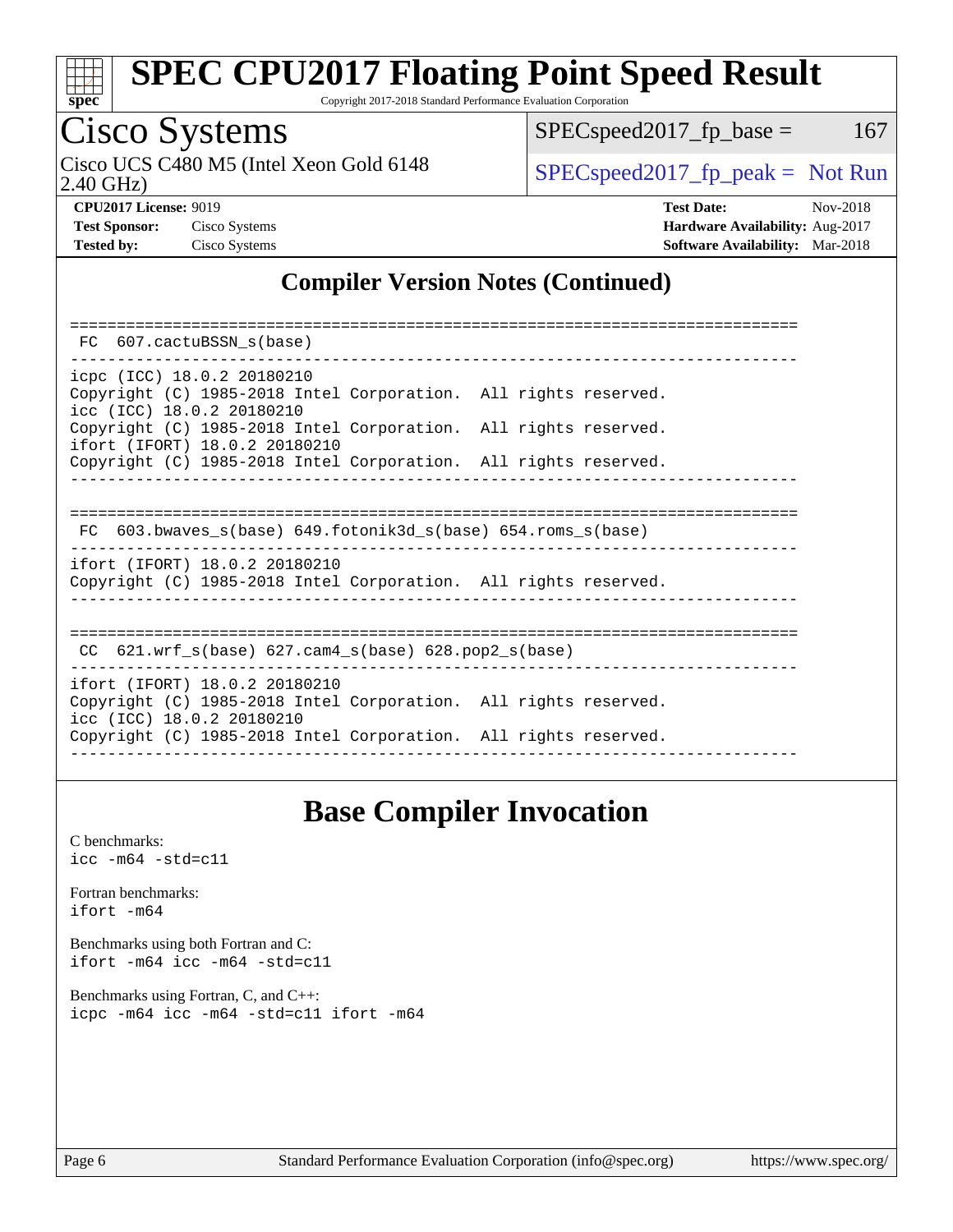

Copyright 2017-2018 Standard Performance Evaluation Corporation

## Cisco Systems

2.40 GHz) Cisco UCS C480 M5 (Intel Xeon Gold 6148  $\vert$  [SPECspeed2017\\_fp\\_peak =](http://www.spec.org/auto/cpu2017/Docs/result-fields.html#SPECspeed2017fppeak) Not Run

 $SPEC speed2017<sub>fp</sub> base =  $167$$ 

**[Test Sponsor:](http://www.spec.org/auto/cpu2017/Docs/result-fields.html#TestSponsor)** Cisco Systems **[Hardware Availability:](http://www.spec.org/auto/cpu2017/Docs/result-fields.html#HardwareAvailability)** Aug-2017

**[CPU2017 License:](http://www.spec.org/auto/cpu2017/Docs/result-fields.html#CPU2017License)** 9019 **[Test Date:](http://www.spec.org/auto/cpu2017/Docs/result-fields.html#TestDate)** Nov-2018

**[Tested by:](http://www.spec.org/auto/cpu2017/Docs/result-fields.html#Testedby)** Cisco Systems **[Software Availability:](http://www.spec.org/auto/cpu2017/Docs/result-fields.html#SoftwareAvailability)** Mar-2018

### **[Base Portability Flags](http://www.spec.org/auto/cpu2017/Docs/result-fields.html#BasePortabilityFlags)**

 603.bwaves\_s: [-DSPEC\\_LP64](http://www.spec.org/cpu2017/results/res2018q4/cpu2017-20181127-09980.flags.html#suite_basePORTABILITY603_bwaves_s_DSPEC_LP64) 607.cactuBSSN\_s: [-DSPEC\\_LP64](http://www.spec.org/cpu2017/results/res2018q4/cpu2017-20181127-09980.flags.html#suite_basePORTABILITY607_cactuBSSN_s_DSPEC_LP64) 619.lbm\_s: [-DSPEC\\_LP64](http://www.spec.org/cpu2017/results/res2018q4/cpu2017-20181127-09980.flags.html#suite_basePORTABILITY619_lbm_s_DSPEC_LP64) 621.wrf\_s: [-DSPEC\\_LP64](http://www.spec.org/cpu2017/results/res2018q4/cpu2017-20181127-09980.flags.html#suite_basePORTABILITY621_wrf_s_DSPEC_LP64) [-DSPEC\\_CASE\\_FLAG](http://www.spec.org/cpu2017/results/res2018q4/cpu2017-20181127-09980.flags.html#b621.wrf_s_baseCPORTABILITY_DSPEC_CASE_FLAG) [-convert big\\_endian](http://www.spec.org/cpu2017/results/res2018q4/cpu2017-20181127-09980.flags.html#user_baseFPORTABILITY621_wrf_s_convert_big_endian_c3194028bc08c63ac5d04de18c48ce6d347e4e562e8892b8bdbdc0214820426deb8554edfa529a3fb25a586e65a3d812c835984020483e7e73212c4d31a38223) 627.cam4\_s: [-DSPEC\\_LP64](http://www.spec.org/cpu2017/results/res2018q4/cpu2017-20181127-09980.flags.html#suite_basePORTABILITY627_cam4_s_DSPEC_LP64) [-DSPEC\\_CASE\\_FLAG](http://www.spec.org/cpu2017/results/res2018q4/cpu2017-20181127-09980.flags.html#b627.cam4_s_baseCPORTABILITY_DSPEC_CASE_FLAG) 628.pop2\_s: [-DSPEC\\_LP64](http://www.spec.org/cpu2017/results/res2018q4/cpu2017-20181127-09980.flags.html#suite_basePORTABILITY628_pop2_s_DSPEC_LP64) [-DSPEC\\_CASE\\_FLAG](http://www.spec.org/cpu2017/results/res2018q4/cpu2017-20181127-09980.flags.html#b628.pop2_s_baseCPORTABILITY_DSPEC_CASE_FLAG) [-convert big\\_endian](http://www.spec.org/cpu2017/results/res2018q4/cpu2017-20181127-09980.flags.html#user_baseFPORTABILITY628_pop2_s_convert_big_endian_c3194028bc08c63ac5d04de18c48ce6d347e4e562e8892b8bdbdc0214820426deb8554edfa529a3fb25a586e65a3d812c835984020483e7e73212c4d31a38223) [-assume byterecl](http://www.spec.org/cpu2017/results/res2018q4/cpu2017-20181127-09980.flags.html#user_baseFPORTABILITY628_pop2_s_assume_byterecl_7e47d18b9513cf18525430bbf0f2177aa9bf368bc7a059c09b2c06a34b53bd3447c950d3f8d6c70e3faf3a05c8557d66a5798b567902e8849adc142926523472) 638.imagick\_s: [-DSPEC\\_LP64](http://www.spec.org/cpu2017/results/res2018q4/cpu2017-20181127-09980.flags.html#suite_basePORTABILITY638_imagick_s_DSPEC_LP64) 644.nab\_s: [-DSPEC\\_LP64](http://www.spec.org/cpu2017/results/res2018q4/cpu2017-20181127-09980.flags.html#suite_basePORTABILITY644_nab_s_DSPEC_LP64) 649.fotonik3d\_s: [-DSPEC\\_LP64](http://www.spec.org/cpu2017/results/res2018q4/cpu2017-20181127-09980.flags.html#suite_basePORTABILITY649_fotonik3d_s_DSPEC_LP64) 654.roms\_s: [-DSPEC\\_LP64](http://www.spec.org/cpu2017/results/res2018q4/cpu2017-20181127-09980.flags.html#suite_basePORTABILITY654_roms_s_DSPEC_LP64)

### **[Base Optimization Flags](http://www.spec.org/auto/cpu2017/Docs/result-fields.html#BaseOptimizationFlags)**

#### [C benchmarks](http://www.spec.org/auto/cpu2017/Docs/result-fields.html#Cbenchmarks):

[-Wl,-z,muldefs](http://www.spec.org/cpu2017/results/res2018q4/cpu2017-20181127-09980.flags.html#user_CCbase_link_force_multiple1_b4cbdb97b34bdee9ceefcfe54f4c8ea74255f0b02a4b23e853cdb0e18eb4525ac79b5a88067c842dd0ee6996c24547a27a4b99331201badda8798ef8a743f577) [-xCORE-AVX512](http://www.spec.org/cpu2017/results/res2018q4/cpu2017-20181127-09980.flags.html#user_CCbase_f-xCORE-AVX512) [-ipo](http://www.spec.org/cpu2017/results/res2018q4/cpu2017-20181127-09980.flags.html#user_CCbase_f-ipo) [-O3](http://www.spec.org/cpu2017/results/res2018q4/cpu2017-20181127-09980.flags.html#user_CCbase_f-O3) [-no-prec-div](http://www.spec.org/cpu2017/results/res2018q4/cpu2017-20181127-09980.flags.html#user_CCbase_f-no-prec-div) [-qopt-prefetch](http://www.spec.org/cpu2017/results/res2018q4/cpu2017-20181127-09980.flags.html#user_CCbase_f-qopt-prefetch) [-ffinite-math-only](http://www.spec.org/cpu2017/results/res2018q4/cpu2017-20181127-09980.flags.html#user_CCbase_f_finite_math_only_cb91587bd2077682c4b38af759c288ed7c732db004271a9512da14a4f8007909a5f1427ecbf1a0fb78ff2a814402c6114ac565ca162485bbcae155b5e4258871) [-qopt-mem-layout-trans=3](http://www.spec.org/cpu2017/results/res2018q4/cpu2017-20181127-09980.flags.html#user_CCbase_f-qopt-mem-layout-trans_de80db37974c74b1f0e20d883f0b675c88c3b01e9d123adea9b28688d64333345fb62bc4a798493513fdb68f60282f9a726aa07f478b2f7113531aecce732043) [-qopenmp](http://www.spec.org/cpu2017/results/res2018q4/cpu2017-20181127-09980.flags.html#user_CCbase_qopenmp_16be0c44f24f464004c6784a7acb94aca937f053568ce72f94b139a11c7c168634a55f6653758ddd83bcf7b8463e8028bb0b48b77bcddc6b78d5d95bb1df2967) [-DSPEC\\_OPENMP](http://www.spec.org/cpu2017/results/res2018q4/cpu2017-20181127-09980.flags.html#suite_CCbase_DSPEC_OPENMP) [-L/usr/local/je5.0.1-64/lib](http://www.spec.org/cpu2017/results/res2018q4/cpu2017-20181127-09980.flags.html#user_CCbase_jemalloc_link_path64_4b10a636b7bce113509b17f3bd0d6226c5fb2346b9178c2d0232c14f04ab830f976640479e5c33dc2bcbbdad86ecfb6634cbbd4418746f06f368b512fced5394) [-ljemalloc](http://www.spec.org/cpu2017/results/res2018q4/cpu2017-20181127-09980.flags.html#user_CCbase_jemalloc_link_lib_d1249b907c500fa1c0672f44f562e3d0f79738ae9e3c4a9c376d49f265a04b9c99b167ecedbf6711b3085be911c67ff61f150a17b3472be731631ba4d0471706)

#### [Fortran benchmarks](http://www.spec.org/auto/cpu2017/Docs/result-fields.html#Fortranbenchmarks):

[-Wl,-z,muldefs](http://www.spec.org/cpu2017/results/res2018q4/cpu2017-20181127-09980.flags.html#user_FCbase_link_force_multiple1_b4cbdb97b34bdee9ceefcfe54f4c8ea74255f0b02a4b23e853cdb0e18eb4525ac79b5a88067c842dd0ee6996c24547a27a4b99331201badda8798ef8a743f577) [-DSPEC\\_OPENMP](http://www.spec.org/cpu2017/results/res2018q4/cpu2017-20181127-09980.flags.html#suite_FCbase_DSPEC_OPENMP) [-xCORE-AVX512](http://www.spec.org/cpu2017/results/res2018q4/cpu2017-20181127-09980.flags.html#user_FCbase_f-xCORE-AVX512) [-ipo](http://www.spec.org/cpu2017/results/res2018q4/cpu2017-20181127-09980.flags.html#user_FCbase_f-ipo) [-O3](http://www.spec.org/cpu2017/results/res2018q4/cpu2017-20181127-09980.flags.html#user_FCbase_f-O3) [-no-prec-div](http://www.spec.org/cpu2017/results/res2018q4/cpu2017-20181127-09980.flags.html#user_FCbase_f-no-prec-div) [-qopt-prefetch](http://www.spec.org/cpu2017/results/res2018q4/cpu2017-20181127-09980.flags.html#user_FCbase_f-qopt-prefetch) [-ffinite-math-only](http://www.spec.org/cpu2017/results/res2018q4/cpu2017-20181127-09980.flags.html#user_FCbase_f_finite_math_only_cb91587bd2077682c4b38af759c288ed7c732db004271a9512da14a4f8007909a5f1427ecbf1a0fb78ff2a814402c6114ac565ca162485bbcae155b5e4258871) [-qopt-mem-layout-trans=3](http://www.spec.org/cpu2017/results/res2018q4/cpu2017-20181127-09980.flags.html#user_FCbase_f-qopt-mem-layout-trans_de80db37974c74b1f0e20d883f0b675c88c3b01e9d123adea9b28688d64333345fb62bc4a798493513fdb68f60282f9a726aa07f478b2f7113531aecce732043) [-qopenmp](http://www.spec.org/cpu2017/results/res2018q4/cpu2017-20181127-09980.flags.html#user_FCbase_qopenmp_16be0c44f24f464004c6784a7acb94aca937f053568ce72f94b139a11c7c168634a55f6653758ddd83bcf7b8463e8028bb0b48b77bcddc6b78d5d95bb1df2967) [-nostandard-realloc-lhs](http://www.spec.org/cpu2017/results/res2018q4/cpu2017-20181127-09980.flags.html#user_FCbase_f_2003_std_realloc_82b4557e90729c0f113870c07e44d33d6f5a304b4f63d4c15d2d0f1fab99f5daaed73bdb9275d9ae411527f28b936061aa8b9c8f2d63842963b95c9dd6426b8a) [-L/usr/local/je5.0.1-64/lib](http://www.spec.org/cpu2017/results/res2018q4/cpu2017-20181127-09980.flags.html#user_FCbase_jemalloc_link_path64_4b10a636b7bce113509b17f3bd0d6226c5fb2346b9178c2d0232c14f04ab830f976640479e5c33dc2bcbbdad86ecfb6634cbbd4418746f06f368b512fced5394) [-ljemalloc](http://www.spec.org/cpu2017/results/res2018q4/cpu2017-20181127-09980.flags.html#user_FCbase_jemalloc_link_lib_d1249b907c500fa1c0672f44f562e3d0f79738ae9e3c4a9c376d49f265a04b9c99b167ecedbf6711b3085be911c67ff61f150a17b3472be731631ba4d0471706)

#### [Benchmarks using both Fortran and C](http://www.spec.org/auto/cpu2017/Docs/result-fields.html#BenchmarksusingbothFortranandC):

[-Wl,-z,muldefs](http://www.spec.org/cpu2017/results/res2018q4/cpu2017-20181127-09980.flags.html#user_CC_FCbase_link_force_multiple1_b4cbdb97b34bdee9ceefcfe54f4c8ea74255f0b02a4b23e853cdb0e18eb4525ac79b5a88067c842dd0ee6996c24547a27a4b99331201badda8798ef8a743f577) [-xCORE-AVX512](http://www.spec.org/cpu2017/results/res2018q4/cpu2017-20181127-09980.flags.html#user_CC_FCbase_f-xCORE-AVX512) [-ipo](http://www.spec.org/cpu2017/results/res2018q4/cpu2017-20181127-09980.flags.html#user_CC_FCbase_f-ipo) [-O3](http://www.spec.org/cpu2017/results/res2018q4/cpu2017-20181127-09980.flags.html#user_CC_FCbase_f-O3) [-no-prec-div](http://www.spec.org/cpu2017/results/res2018q4/cpu2017-20181127-09980.flags.html#user_CC_FCbase_f-no-prec-div) [-qopt-prefetch](http://www.spec.org/cpu2017/results/res2018q4/cpu2017-20181127-09980.flags.html#user_CC_FCbase_f-qopt-prefetch) [-ffinite-math-only](http://www.spec.org/cpu2017/results/res2018q4/cpu2017-20181127-09980.flags.html#user_CC_FCbase_f_finite_math_only_cb91587bd2077682c4b38af759c288ed7c732db004271a9512da14a4f8007909a5f1427ecbf1a0fb78ff2a814402c6114ac565ca162485bbcae155b5e4258871) [-qopt-mem-layout-trans=3](http://www.spec.org/cpu2017/results/res2018q4/cpu2017-20181127-09980.flags.html#user_CC_FCbase_f-qopt-mem-layout-trans_de80db37974c74b1f0e20d883f0b675c88c3b01e9d123adea9b28688d64333345fb62bc4a798493513fdb68f60282f9a726aa07f478b2f7113531aecce732043) [-qopenmp](http://www.spec.org/cpu2017/results/res2018q4/cpu2017-20181127-09980.flags.html#user_CC_FCbase_qopenmp_16be0c44f24f464004c6784a7acb94aca937f053568ce72f94b139a11c7c168634a55f6653758ddd83bcf7b8463e8028bb0b48b77bcddc6b78d5d95bb1df2967) [-DSPEC\\_OPENMP](http://www.spec.org/cpu2017/results/res2018q4/cpu2017-20181127-09980.flags.html#suite_CC_FCbase_DSPEC_OPENMP) [-nostandard-realloc-lhs](http://www.spec.org/cpu2017/results/res2018q4/cpu2017-20181127-09980.flags.html#user_CC_FCbase_f_2003_std_realloc_82b4557e90729c0f113870c07e44d33d6f5a304b4f63d4c15d2d0f1fab99f5daaed73bdb9275d9ae411527f28b936061aa8b9c8f2d63842963b95c9dd6426b8a) [-L/usr/local/je5.0.1-64/lib](http://www.spec.org/cpu2017/results/res2018q4/cpu2017-20181127-09980.flags.html#user_CC_FCbase_jemalloc_link_path64_4b10a636b7bce113509b17f3bd0d6226c5fb2346b9178c2d0232c14f04ab830f976640479e5c33dc2bcbbdad86ecfb6634cbbd4418746f06f368b512fced5394) [-ljemalloc](http://www.spec.org/cpu2017/results/res2018q4/cpu2017-20181127-09980.flags.html#user_CC_FCbase_jemalloc_link_lib_d1249b907c500fa1c0672f44f562e3d0f79738ae9e3c4a9c376d49f265a04b9c99b167ecedbf6711b3085be911c67ff61f150a17b3472be731631ba4d0471706)

#### [Benchmarks using Fortran, C, and C++:](http://www.spec.org/auto/cpu2017/Docs/result-fields.html#BenchmarksusingFortranCandCXX)

[-Wl,-z,muldefs](http://www.spec.org/cpu2017/results/res2018q4/cpu2017-20181127-09980.flags.html#user_CC_CXX_FCbase_link_force_multiple1_b4cbdb97b34bdee9ceefcfe54f4c8ea74255f0b02a4b23e853cdb0e18eb4525ac79b5a88067c842dd0ee6996c24547a27a4b99331201badda8798ef8a743f577) [-xCORE-AVX512](http://www.spec.org/cpu2017/results/res2018q4/cpu2017-20181127-09980.flags.html#user_CC_CXX_FCbase_f-xCORE-AVX512) [-ipo](http://www.spec.org/cpu2017/results/res2018q4/cpu2017-20181127-09980.flags.html#user_CC_CXX_FCbase_f-ipo) [-O3](http://www.spec.org/cpu2017/results/res2018q4/cpu2017-20181127-09980.flags.html#user_CC_CXX_FCbase_f-O3) [-no-prec-div](http://www.spec.org/cpu2017/results/res2018q4/cpu2017-20181127-09980.flags.html#user_CC_CXX_FCbase_f-no-prec-div) [-qopt-prefetch](http://www.spec.org/cpu2017/results/res2018q4/cpu2017-20181127-09980.flags.html#user_CC_CXX_FCbase_f-qopt-prefetch) [-ffinite-math-only](http://www.spec.org/cpu2017/results/res2018q4/cpu2017-20181127-09980.flags.html#user_CC_CXX_FCbase_f_finite_math_only_cb91587bd2077682c4b38af759c288ed7c732db004271a9512da14a4f8007909a5f1427ecbf1a0fb78ff2a814402c6114ac565ca162485bbcae155b5e4258871) [-qopt-mem-layout-trans=3](http://www.spec.org/cpu2017/results/res2018q4/cpu2017-20181127-09980.flags.html#user_CC_CXX_FCbase_f-qopt-mem-layout-trans_de80db37974c74b1f0e20d883f0b675c88c3b01e9d123adea9b28688d64333345fb62bc4a798493513fdb68f60282f9a726aa07f478b2f7113531aecce732043) [-qopenmp](http://www.spec.org/cpu2017/results/res2018q4/cpu2017-20181127-09980.flags.html#user_CC_CXX_FCbase_qopenmp_16be0c44f24f464004c6784a7acb94aca937f053568ce72f94b139a11c7c168634a55f6653758ddd83bcf7b8463e8028bb0b48b77bcddc6b78d5d95bb1df2967) [-DSPEC\\_OPENMP](http://www.spec.org/cpu2017/results/res2018q4/cpu2017-20181127-09980.flags.html#suite_CC_CXX_FCbase_DSPEC_OPENMP) [-nostandard-realloc-lhs](http://www.spec.org/cpu2017/results/res2018q4/cpu2017-20181127-09980.flags.html#user_CC_CXX_FCbase_f_2003_std_realloc_82b4557e90729c0f113870c07e44d33d6f5a304b4f63d4c15d2d0f1fab99f5daaed73bdb9275d9ae411527f28b936061aa8b9c8f2d63842963b95c9dd6426b8a) [-L/usr/local/je5.0.1-64/lib](http://www.spec.org/cpu2017/results/res2018q4/cpu2017-20181127-09980.flags.html#user_CC_CXX_FCbase_jemalloc_link_path64_4b10a636b7bce113509b17f3bd0d6226c5fb2346b9178c2d0232c14f04ab830f976640479e5c33dc2bcbbdad86ecfb6634cbbd4418746f06f368b512fced5394) [-ljemalloc](http://www.spec.org/cpu2017/results/res2018q4/cpu2017-20181127-09980.flags.html#user_CC_CXX_FCbase_jemalloc_link_lib_d1249b907c500fa1c0672f44f562e3d0f79738ae9e3c4a9c376d49f265a04b9c99b167ecedbf6711b3085be911c67ff61f150a17b3472be731631ba4d0471706)

The flags files that were used to format this result can be browsed at <http://www.spec.org/cpu2017/flags/Intel-ic18.0-official-linux64.2017-12-21.html> <http://www.spec.org/cpu2017/flags/Cisco-Platform-Settings-V1.2-revH.html>

You can also download the XML flags sources by saving the following links: <http://www.spec.org/cpu2017/flags/Intel-ic18.0-official-linux64.2017-12-21.xml> <http://www.spec.org/cpu2017/flags/Cisco-Platform-Settings-V1.2-revH.xml>